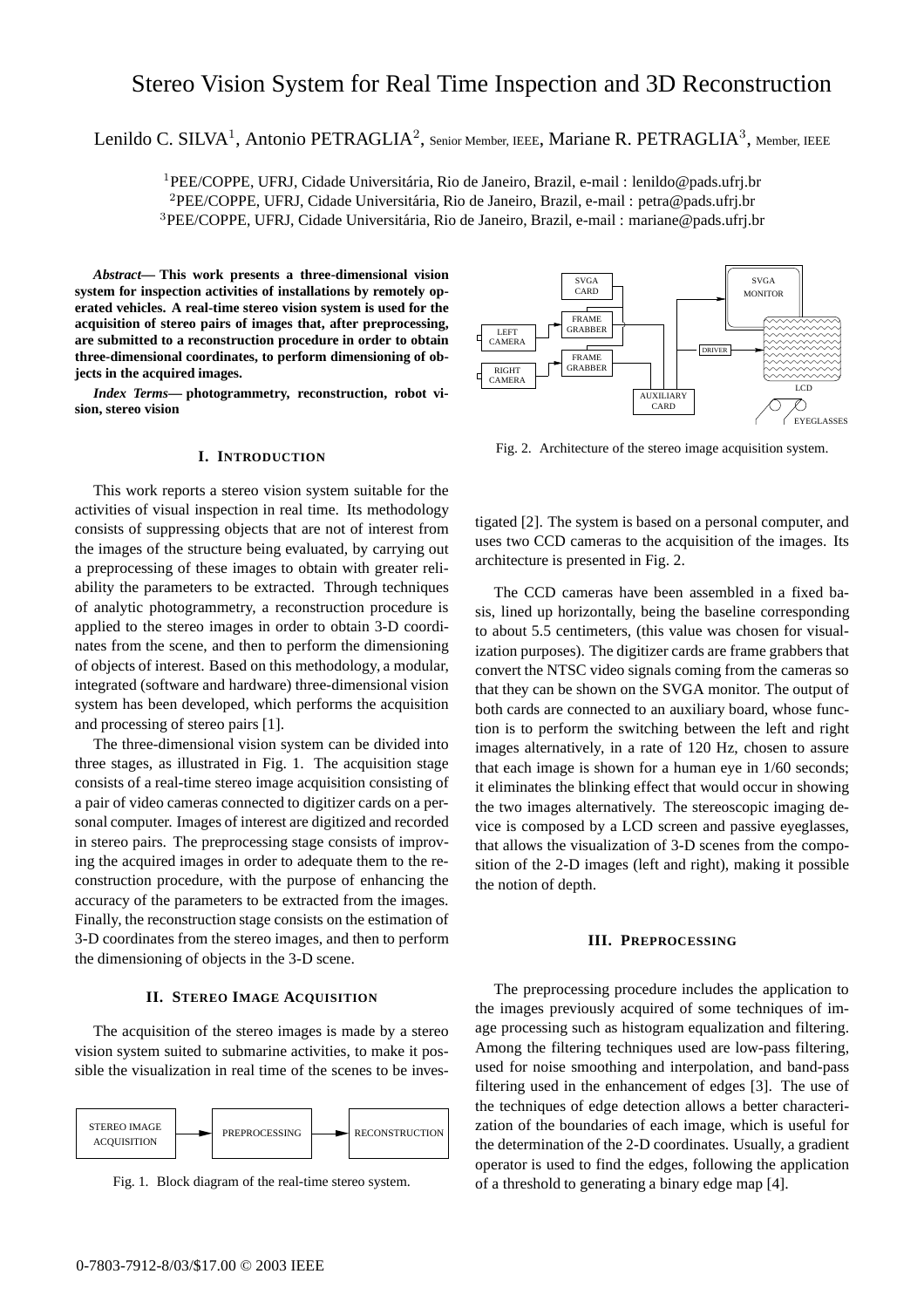

Fig. 3. 3-D point in space and its 2-D projections

### **IV. RECONSTRUCTION**

After the acquisition and preprocessing stages, the stereo images are submitted to the reconstruction stage, for estimating 3-D coordinates in the analyzed images, with the purpose of performing the dimensioning between points of interest in the scene. The reconstruction procedure is made based in photogrammetric methods.

Analytical photogrammetry includes a set of techniques by which, from measurements of one or more two-dimensional perspective projections of a 3-D object, one can make inferences about the 3-D position, orientation and dimensions of the observed 3-D object in a world reference frame [5], [6]. Fig. 3 illustrates the camera and world reference frames, showing a point in the 3-D space and its projection in the 2-D planes of each camera.

The complete specification of the orientation of a camera is given by the exterior orientation and the interior orientation. The exterior orientation refers to the computation of the parameters that determine the pose of the camera in the world reference frame. The interior orientation refers to the parameters that determine the geometry of a bundle of 3-D rays from the measured image coordinates, relating the geometry of the ideal perspective projection to the physics of the camera.

The relation between the camera reference frame and the world reference frame is given by a translation and a rotation. A point  $\mathbf{x} = [\mathbf{x} \ \mathbf{y} \ \mathbf{z}]^T$  in the world reference frame is expressed with respect to the camera reference frame through a translation given by the vector  $\mathbf{t} = [\mathbf{x_0} \ \mathbf{y_0} \ \mathbf{z_0}]^{\mathrm{T}}$ .

The perspective projection of the camera is obtained with respect to the z-axis, that is the optical axis of the camera. However, the directions of the  $x-$ ,  $y-$  and  $z-$ axes of the camera reference frame can differ from the directions of the world reference frame. The rotation by which the world reference frame is positioned into correspondence with the camera reference frame is a sequence of three rotations, expressed by a rotation matrix  $\mathbf{R}(\omega, \phi, \kappa)$ .

A point  $\mathbf{x} = [\mathbf{x} \ \mathbf{y} \ \mathbf{z}]^T$  of the world reference frame is represented by the point  $\mathbf{x}' = [\mathbf{p} \ \mathbf{q} \ \mathbf{s}]^T$  of the camera reference frame, where

 $\sqrt{ }$  $\overline{1}$ 

$$
\begin{bmatrix} p \\ q \\ s \end{bmatrix} = \mathbf{R}(\omega, \phi, \kappa) \begin{bmatrix} x - x_0 \\ y - y_0 \\ z - z_0 \end{bmatrix}
$$
 (1)

From this representation of the 3-D point in the camera reference frame, one can obtain its perspective projection. The projection coordinates are given by

$$
\begin{bmatrix} u \\ v \end{bmatrix} = \begin{bmatrix} u_0 \\ v_0 \end{bmatrix} + \frac{f}{s} \begin{bmatrix} p \\ q \end{bmatrix}
$$
 (2)

where  $f$  is the distance of the projection plane of the image to the camera lens, and  $[u_0, v_0]^T$  are the 2-D coordinates of the principal point. Expanding this equation and rewriting it:

$$
\frac{x - x_0}{z - z_0} = \frac{r_{11}(u - u_0) + r_{21}(v - v_0) + r_{31}f}{r_{13}(u - u_0) + r_{23}(v - v_0) + r_{33}f}
$$
(3)

$$
\frac{y - y_0}{z - z_0} = \frac{r_{12}(u - u_0) + r_{22}(v - v_0) + r_{32}f}{r_{13}(u - u_0) + r_{23}(v - v_0) + r_{33}f}
$$
(4)

These equations show that the relation between the 3-D and 2-D coordinates is a function of  $u_0$ ,  $v_0$ ,  $x$ ,  $y$ ,  $z$ ,  $\omega$ ,  $\phi$  and  $\kappa$ , which can be determined through a non-linear least-squares technique, as detailed below.

#### *A. Least-Squares Estimation*

The non-linear least-squares problem is solved by assuming an approximated initial solution, and then iteratively adjusting the partial solutions until a given stopping criterion be achieved. It uses the Newton method, where at each iteration the following equation system is solved:

$$
\Delta \beta = [\mathbf{G}^{\mathrm{T}} \mathbf{G}]^{-1} \mathbf{G}^{\mathrm{T}} \varepsilon \tag{5}
$$

where  $\varepsilon$  is the vector whose norm represents the objective function to be evaluated, and G is the Jacobian matrix. The vector  $\Delta\beta$  indicates the update to the current solution at  $\ell$ -th iteration, that is:

$$
\boldsymbol{\beta}^{\ell+1} = \boldsymbol{\beta}^{\ell} + \boldsymbol{\Delta}\boldsymbol{\beta}^{\ell} \tag{6}
$$

This method usually converges rapidly to a solution, if the initial condition is sufficiently near to the unknown final solution; however the problem can converge to a local minimum instead of to the global minimum.

#### *B. Exterior and Interior Orientations*

In the estimation of the parameters of exterior orientation the N 3-D points having known positions  $[x_n y_n z_n]^T$ ,  $n = 1, \ldots, N$  in the object reference frame are used to obtain the unknown rotation and translation that put the camera reference frame in the world reference frame [5].

The corresponding 3-D point in the camera reference frame and the corresponding 2-D point in the projection plane can be represented as:

$$
\begin{bmatrix} p_n \\ q_n \\ s_n \end{bmatrix} = \mathbf{R}(\omega, \phi, \kappa) \begin{bmatrix} x_n - x_0 \\ y_n - y_0 \\ z_n - z_0 \end{bmatrix}
$$
 (7)

$$
\left[\begin{array}{c} u_n \\ v_n \end{array}\right] = \left[\begin{array}{c} u_0 \\ v_0 \end{array}\right] + \frac{f}{s_n} \left[\begin{array}{c} p_n \\ q_n \end{array}\right] \tag{8}
$$

This problem can be set as a non-linear least-squares problem, that can be solved by assuming an approximated initial solution with the purpose of linearizing the problem. Based on the results of the previous subsection, the linear equation to be solved at each iteration is given by:

$$
\Delta \beta^{\ell} = [(\mathbf{G}^{\ell})^{\mathrm{T}} \mathbf{G}^{\ell}]^{-1} (\mathbf{G}^{\ell})^{\mathrm{T}} (\boldsymbol{\gamma}^* - \boldsymbol{\gamma}^{\ell}) \tag{9}
$$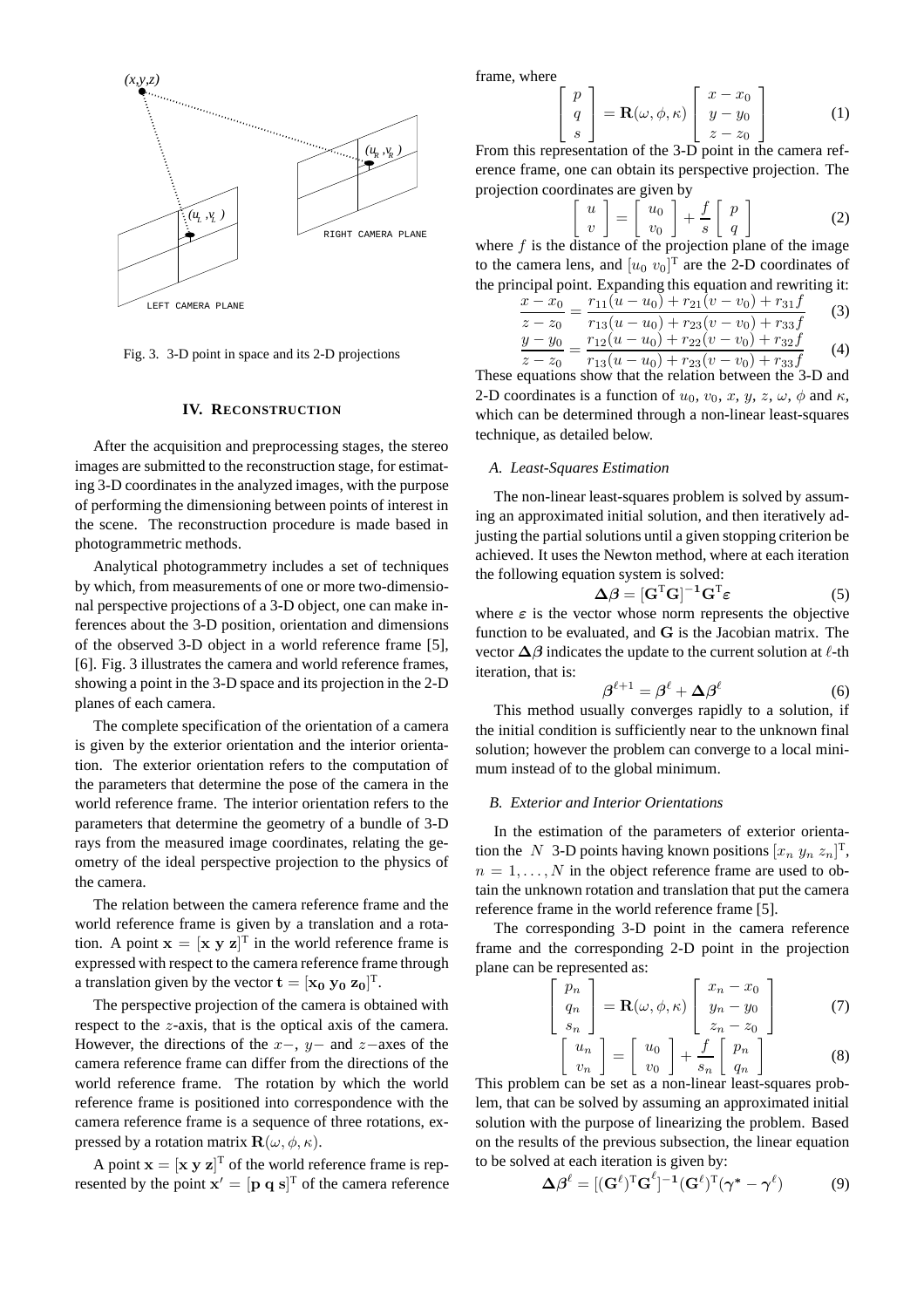where  $\gamma^*$  contains the image points, and  $\gamma^{\ell}$  is its estimative at each iteration, that is:

$$
\boldsymbol{\gamma}^* = [u_1, v_1, \dots, u_N, v_N]^\mathrm{T} \tag{10}
$$

$$
\boldsymbol{\gamma}^{\ell} = [u_1^{\ell}, v_1^{\ell}, \dots, u_N^{\ell}, v_N^{\ell}]^{\mathrm{T}}
$$
 (11)

The Jacobian matrix  $G^{\ell}$  depends upon the 3-D and the 2-D points (see [5]). Eq. (6) is then used for updating the vector  $\beta = [x_0, y_0, z_0, \omega, \phi, \kappa]^T$  containing the exterior orientation parameters.

The interior orientation is specified by the camera constant  $f$  (related to the focal distance), by the coordinates of the principal point  $[u_0, v_0]^T$  (that is the intersection of the optical axis with the image plane), and by the distortion characteristics of the lens used.

### *C. Initial Estimation*

In order to guarantee a rapid convergence in the exterior orientation computation, an approximated initial solution to the non-linear least-squares procedure is needed in order to compute the exterior orientation parameters. This initial solution is obtained by using a linear method from the projective geometry theory. This method is not robust, being very sensitive to noise, but provides a good initial estimation of the exterior and interior parameters (also called extrinsic and intrinsic parameters).

From  $[4]$ , it is known that a point M in the 3-D space is related to its projection m in the 2-D plane (the image plane) through a linear relation given by

$$
\mathbf{m} = \mathbf{P}\mathbf{M} \tag{12}
$$

where  $\mathbf{m} = [\mathbf{U} \, \mathbf{V} \, \mathbf{S}]^T$  and  $\mathbf{M} = [\mathbf{X} \, \mathbf{Y} \, \mathbf{Z} \, \mathbf{T}]^T$ . This equation is projective, i.e., defined up to a scale factor (given by S and  $T$ ). The matrix  $P$  is the so-called perspective projection matrix. It contains implicitly all the extrinsic and intrinsic parameters. The general form of  $P$  is given below:

$$
\mathbf{P} = \begin{bmatrix} \alpha_u \mathbf{r_1} + \mathbf{u_0} \mathbf{r_3} & \alpha_u t_x + u_0 t_z \\ \alpha_v \mathbf{r_2} + \mathbf{v_0} \mathbf{r_3} & \alpha_v t_y + v_0 t_z \\ \mathbf{r_3} & t_z \end{bmatrix}
$$
 (13)

The six extrinsic parameters (three translation parameters and three rotation angles) are obtained from the translation vector  $\mathbf{t} = [\mathbf{t}_{\mathbf{x}} \ \mathbf{t}_{\mathbf{y}} \ \mathbf{t}_{\mathbf{z}}]^T$  and from the rotation matrix  $\mathbf{R} = [\mathbf{r_1} \; \mathbf{r_2} \; \mathbf{r_3}]^T$ . In this work these parameters are used as initial estimation to the least-squares procedure in the computation of the exterior orientation. The intrinsic parameters are given by  $\alpha_u$ ,  $\alpha_v$  (related to the focal distance) and  $u_0$ ,  $v_0$  (corresponding to the coordinates of the principal point). These parameters are also used in the exterior orientation computation. In order to simplify the reconstruction, these intrinsic parameters are directly used as the parameters of interior orientation, being discarded the effect of lens distortion (see previous section).

#### *D. A Robust Least-Squares Implementation*

As seen before, the exterior orientation computation uses a non-linear least-squares procedure that begins from an approximated initial solution. If a good initial estimative is given, the convergence of the algorithm is rapidly obtained, but in most cases is is not possible to guarantee convergence. The least-squares algorithm is very sensitive to noise in the input points, and sometimes it does not converge to the global minimum, but to a local minimum. Also, the algorithm frequently fails as the number of input points increases. In order to obtain a robust method, some changes, referred next, were done in the least-squares procedure.

In Eq. (9) the estimation of  $\Delta\beta$  requires the inversion of the matrix  $G<sup>T</sup>G$ . It was observed that this matrix frequently is ill-conditioned, that can lead to singularity. In order to eliminate this problem, the application of the Levenberg-Marquardt approach [7], [8], [9] was used, which consists of the use of a factor  $\mu$  to guarantee an acceptable condition number  $G<sup>T</sup>G$ . Its value is related to the magnitude of this matrix at each iteration, depending on the error  $\varepsilon$  (if the error is reduced, the value of  $\mu$  is reduced; otherwise, it is increased until the error decreases).

Then, Eq. (9) is modified to the form:

$$
\Delta \beta^{\ell} = [(\mathbf{G}^{\ell})^{\mathrm{T}} \mathbf{G}^{\ell} + \mu_{\ell} \mathbf{I}]^{-1} (\mathbf{G}^{\ell})^{\mathrm{T}} (\boldsymbol{\gamma}^* - \boldsymbol{\gamma}^{\ell}) \qquad (14)
$$

Another important change is in Eq. (6), that represents the update of the parameter vector  $\beta$  at each iteration. It was observed that in most cases the step size of each update (related to the rate of convergence) is not adequate. Large steps (i.e., large values of  $\Delta\beta$ ) may lead to local minima or even to divergence. The step size needs to be reduced or increased at each iteration, depending on the direction of the gradient of the evaluation function, and can be controlled by introducing a factor  $\alpha_{\ell}$  in Eq. (6), such that

$$
\beta^{\ell+1} = \beta^{\ell} + \alpha_{\ell} \Delta \beta^{\ell} \tag{15}
$$

This factor can be made constant for all iterations, although better results are obtained by using a variable step size, modified at each iteration by using the Armijo rules [8], [10]:

1.  $F^{\ell+1} \leq F^{\ell} + \rho_1 \alpha_{\ell} (\mathbf{g}^{\ell})^{\mathrm{T}} \Delta \beta^{\ell}$ , for some  $0 < \rho_1 \leq 1$ . 2.  $(g^{\ell+1})^T \Delta \beta^{\ell} \le \rho_2 (g^{\ell})^T \Delta \beta^{\ell}$ , for some  $\rho_1 < \rho_2 \le 1$ .

 $g = 2G^T \varepsilon$  is the gradient vector of F. The value of  $\alpha_\ell$  is chosen accordingly to  $\rho_1 \alpha_\ell \leq \alpha_{\ell+1} \leq \rho_2 \alpha_\ell$ .

### *E. Stereo Triangulation*

A stereo triangulation procedure is used to obtain the estimation of the 3-D coordinates of a point  $[x y z]^T$ , given the 2-D coordinates of its projection on each image of a stereo pair  $([u_L v_L]^T$  and  $[u_R v_R]^T$ ). The exterior and interior parameters computed for each image are:  $[x_L y_L z_L]^T$ ,  $[x_R y_R z_R]^T$ ,  $R_L$  and  $R_R$ . The stereo triangulation involves the minimization of the squared difference where  $\lambda_L$  and  $\lambda_R$  are the parameters to be found in the mentioned minimization:

$$
\epsilon^2 = \left\| \begin{bmatrix} x_L \\ y_L \\ z_L \end{bmatrix} + \lambda_L \mathbf{R_L} \begin{bmatrix} u_L \\ v_L \\ f_L \end{bmatrix} - \begin{bmatrix} x_R \\ y_R \\ z_R \end{bmatrix} - \lambda_{\mathbf{R}} \mathbf{R_R} \begin{bmatrix} u_R \\ v_R \\ f_R \end{bmatrix} \right\|_{(16)}
$$

The 3-D coordinates  $[x \, y \, z]^T$  are then estimated by using one of the following equations:

$$
\begin{bmatrix} x \\ y \\ z \end{bmatrix} = \begin{bmatrix} x_L \\ y_L \\ z_L \end{bmatrix} + \lambda_L \mathbf{R_L} \begin{bmatrix} u_L \\ v_L \\ f_L \end{bmatrix}
$$
 (17)

$$
\begin{bmatrix} x \\ y \\ z \end{bmatrix} = \begin{bmatrix} x_R \\ y_R \\ z_R \end{bmatrix} + \lambda_R \mathbf{R_R} \begin{bmatrix} u_R \\ v_R \\ f_R \end{bmatrix}
$$
 (18)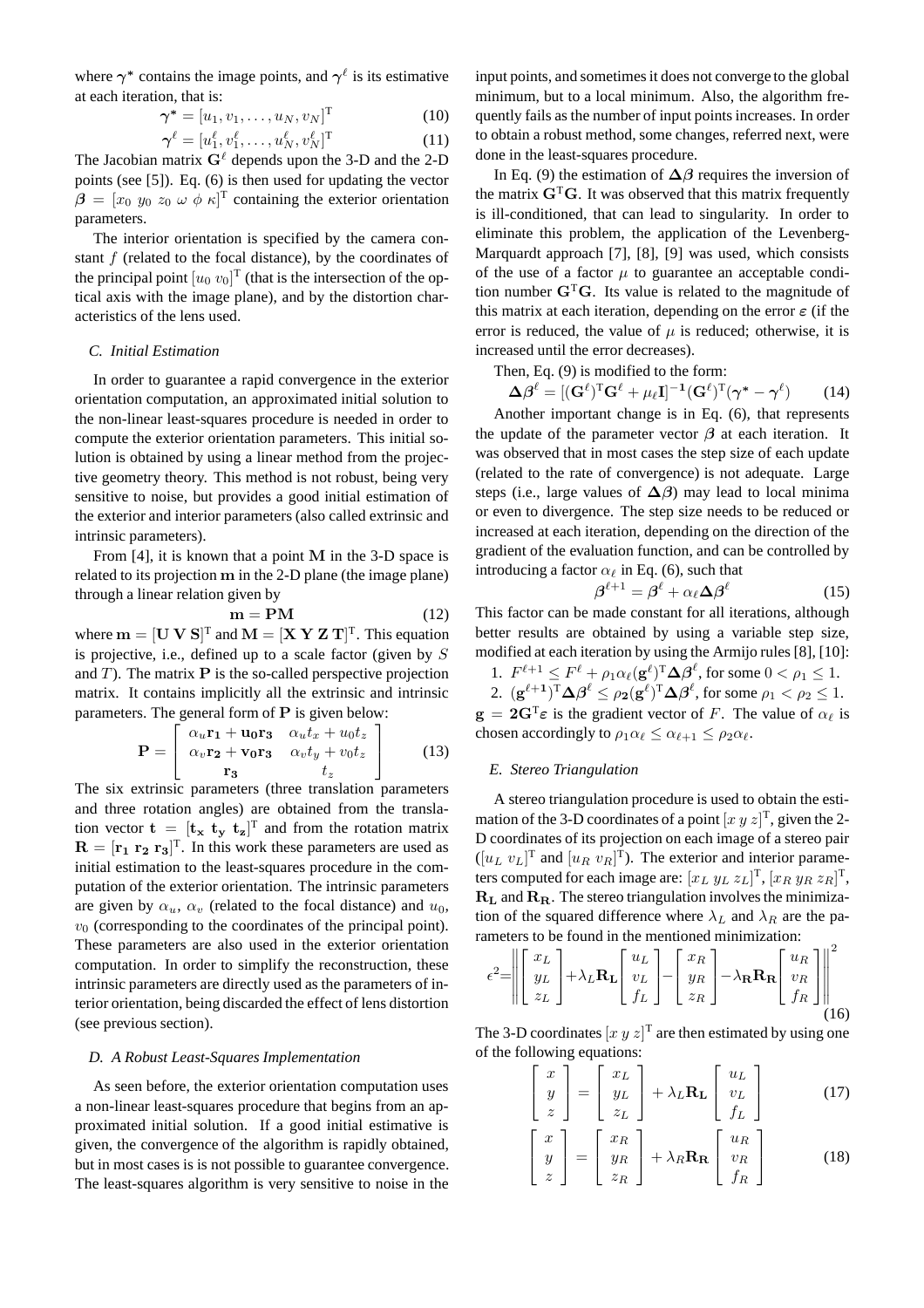

(a) original stereo image pair and points used



(b) stereo image pair after edge detection

Fig. 4. Stereo image pair used in the experiments.

# **V. EXPERIMENTAL RESULTS**

This section illustrates an application of the proposed stereo vision system. Experiments with a stereo image pair have been performed, as shown next. The stereo pair of images used, as well as the result of the edge detection used in the simulation algorithm applied to it, are shown in Fig. 4.

The results of several measurements involving edges of the images are shown in Table 1, where the real and estimated (calculated) dimensions are compared compared, as well the errors (absolute and relative) for each measurement. The points used in each image are labeled in Fig. 4 by capital and small letters. The length of each edge has been estimated from the 3-D coordinates of the vertices that delimit it. The errors are less than 3%, which are considered satisfactory for the application in view.

# **VI. CONCLUSION**

This paper presented a stereo vision system designed for activities of inspection and 3-D reconstruction in remote sites. The system was divided into three stages: stereo image acquisition, preprocessing and reconstruction. The vision system allowed the visualization of images in real time, with notion of depth, through a friendly operation interface. The use of edge detection algorithms allowed a better definition in obtaining the points for the computations.

The system described here has been developed for applications in submarine activities in deep waters, having characteristics of low cost, reliability and portability, allowing remote operation in real time with telepresence sensation, which extends its use in some situations where the automation of tasks is necessary, mainly in hostile environments for the involved technicians. It is also suitable for serving as an artificial vision system for autonomous vehicle guidance.

TABLE I EXPERIMENTAL RESULTS.

| <b>EDGE</b>                       | REAL<br><b>DIMENSION</b> | <b>ESTIMATED</b><br><b>DIMENSION</b> | <b>ABSOLUTE</b><br><b>ERROR</b> | <b>RELATIVE</b><br><b>ERROR</b> |
|-----------------------------------|--------------------------|--------------------------------------|---------------------------------|---------------------------------|
| AB                                | 0.250000                 | 0.248476                             | $-0.001524$                     | 0.61%                           |
| A <sub>E</sub>                    | 0.150000                 | 0.147678                             | $-0.002322$                     | 1.55%                           |
| $\mathbf{I}$                      | 0.150000                 | 0.149961                             | $-0.000039$                     | 0.03%                           |
| $\overline{\mathbf{M}}$           | 0.050000                 | 0.048504                             | $-0.001496$                     | 2.99%                           |
| $\overline{\text{QR}}$            | 0.150000                 | 0.148823                             | $-0.001177$                     | 0.78%                           |
| QU                                | 0.150000                 | 0.147848                             | $-0.002152$                     | 1.43%                           |
| $\overline{ab}$                   | 0.050000                 | 0.049485                             | $-0.000515$                     | 1.03%                           |
| $Y_C$                             | 0.050000                 | 0.049489                             | $-0.000511$                     | 1.02%                           |
| $\overline{AF}$                   | 0.291548                 | 0.288329                             | $-0.003218$                     | 1.10%                           |
| $\overline{AH}$                   | 0.397115                 | 0.393787                             | $-0.003327$                     | 0.84%                           |
| $\overline{\rm I}{\rm N}$         | 0.158114                 | 0.156998                             | $-0.001116$                     | 0.71%                           |
| $\overline{IP}$                   | 0.301164                 | 0.300552                             | $-0.000612$                     | 0.20%                           |
| $\overline{\text{ov}}$            | 0.212132                 | 0.210812                             | $-0.001320$                     | 0.62%                           |
| $\overline{QX}$                   | 0.332716                 | 0.332996                             | 0.000280                        | 0.08%                           |
| $\overline{\text{Yd}}$            | 0.070711                 | 0.069748                             | $-0.000962$                     | 1.36%                           |
| $\overline{\mathsf{Y}\mathsf{f}}$ | 0.231733                 | 0.231946                             | 0.000213                        | 0.09%                           |